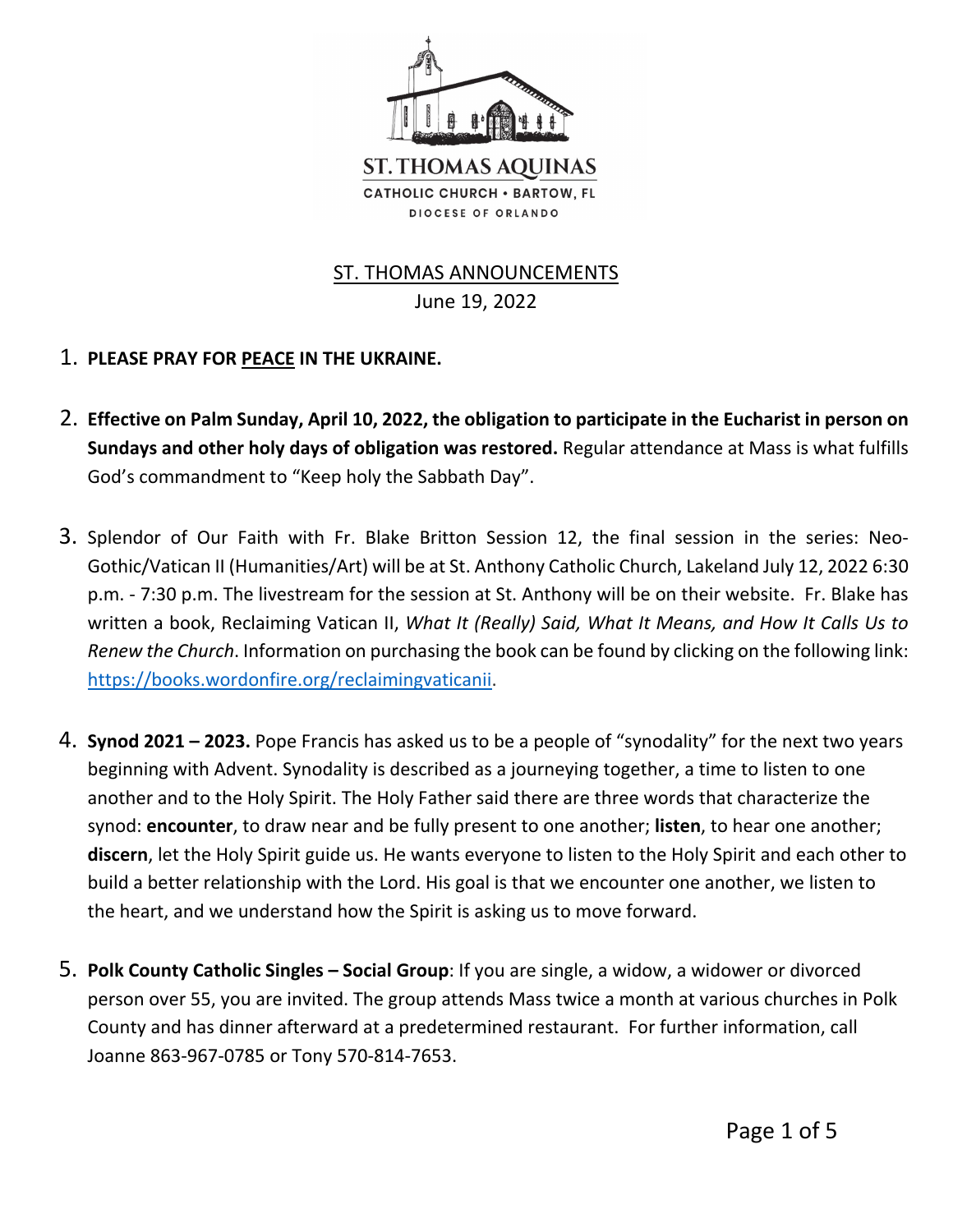- 6. The bulletin can be found on our website by clicking on the button "Bulletins" or by signing up for the bulletin to be delivered to you weekly by email at www.jspaluch.com/subscribe. You only need to provide your email address and first name. We explored options with J.S. Paluch and other companies, and none of them were able to provide a bulletin at no cost to us.
- 7. The *Bible in a Year* Podcast, hosted by Fr. Mike Schmitz and featuring Jeff Cavins, guides Catholics through the Bible in 365 daily episodes. Each 20-25 minute episode includes two or three scripture readings and a reflection from Fr. Mike Schmitz. To sign up for this series, go to https://ascensionpress.com/pages/biy-registration. A Spanish version is also available on the website ascensionpress.com.
- 8. To subscribe to Bishop John Noonan's E-Scroll with news from the Diocese of Orlando https://www.orlandodiocese.org/e-scroll/. You only have to provide your name and email address.
- 9. Bishop Robert Barron, an author, speaker, theologian and founder of Word on Fire, a global media ministry, is producing a new Bible series. Volume I focuses on the Gospels and can be ordered at https://wordonfire.org/bible. Volume II, Acts, Letters, and Revelation is to be released in 2022. There will be a total of seven volumes. If you would like to subscribe to Bishop Barron's newsletter, go to https://wordonfire.org/#newsletter and just provide your email address.
- 10. On Sunday, June 19, there will be two celebrations. One is Father's Day. There are envelopes in the church pews if you wish to have a special father remembered in Masses on June 19, 20 and 21. June 19, is also Corpus Christi Sunday, and there will be a Eucharistic Procession for a few blocks around the city following the 10:30 am Mass. Please plan to join us for this special celebration.

Happy Father's Day!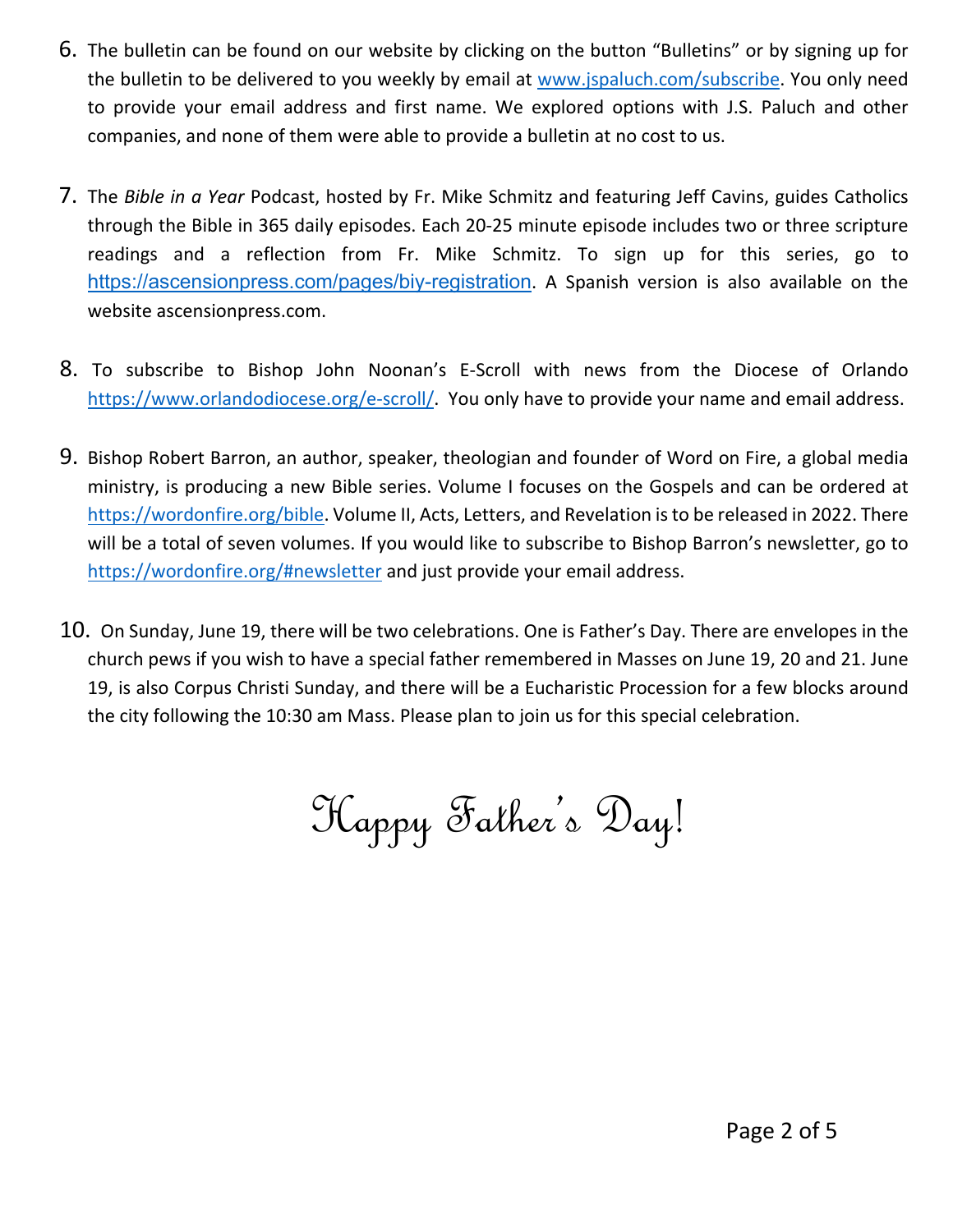## **Catholic Trivia**

## **What are the "floral carpets" of Corpus Christi?**

In the little village of Spycimierz in central Poland, for the feast of Corpus Christi, traditionally celebrated in Europe on Thursday, but usually celebrated in the US this Sunday, you would be greeted by a most unusual sight.

The villagers—all of them, it seems!—are as busy as worker ants, creating something on the road. They are arranging colorful flowers in various elaborate patterns in a path that seems like it stretches on forever down the street. All kinds of beautiful sacred images and designs come to life.



What's it all about? The villagers are carrying on a tradition that has been going on for generations in their town. They are creating a floral pathway for the Corpus Christi procession that will take place after Mass, when Our Lord in the monstrance will be carried throughout the town, in joy and festivity.

Spycimierz is particularly known for this tradition, but it is hardly alone in the world. You can find stunning floral carpets elsewhere in Poland, in Italy, in Spain, in South America. Some parishes here in the US have even taken up this tradition!

The artwork will be destroyed as many feet tread over them during the procession, but it's unlikely anyone thinks of it as a waste. These works, and the labor they require, are humble gifts for Our Lord, Who has given us a gift beyond anything we can hope to repay in the Blessed Sacrament. The beautiful carpets are a small reminder of Who is passing by that day—the same Person Who humbly dwells daily in our churches, our monstrances, in our own unworthy selves in Holy Communion.

*What a gift!*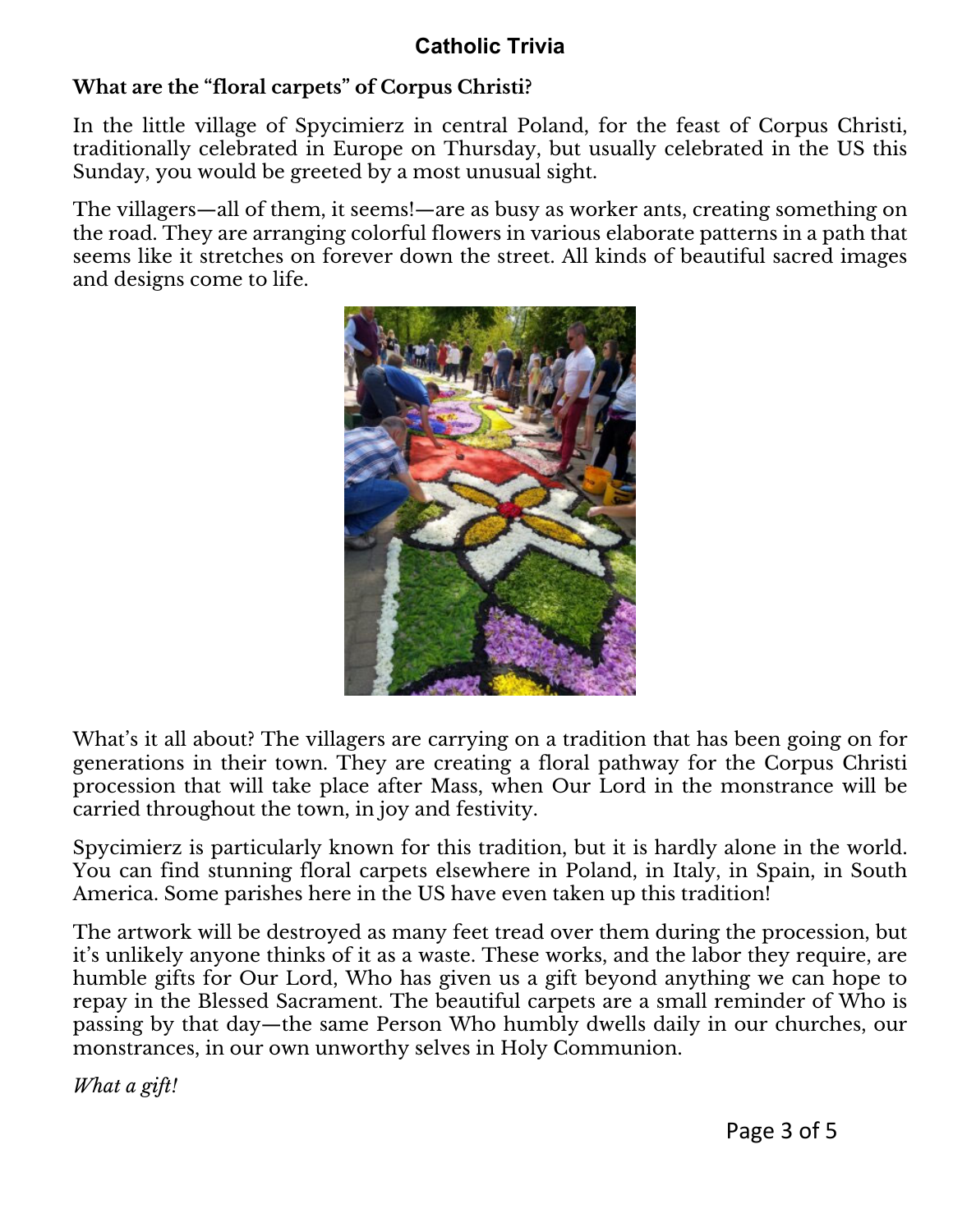**O'Cebreiro, located in a hilly region of northwest, Spain is the site of a Eucharistic Miracle.** One icy winter in 1300, a Benedictine priest was due to celebrate the sacred Mass in a chapel beside the church of the convent of O'Cebreiro. On that miserable day of unceasing snow and unbearably freezing wind, he thought, perhaps even hoped, that no one would dare show up for Mass, but he was wrong. A farmer by the name of Juan Santín arrived to attend Mass. The priest did not wish to celebrate Mass that day; his faith was weak and he no longer believed in the Real Presence of Jesus, but Jesus was about to change the heart of this priest. The priest reluctantly offered the Mass, but in his heart he despised the farmer's faith and sacrifice of good will. As the priest professed the words of consecration, the Host immediately changed into real flesh and the wine changed into real blood. The Blood then overflowed the chalice and stained the corporal.

At that very moment, it seemed that even the head of the wooden statue of the Madonna was leaning in adoration. The people today call her the "Madonna of the Sacred Miracle". The Lord had wanted to open the eyes of the incredulous priest who had doubted and to compensate the farmer for his great devotion. For almost two hundred years the Host-changed-to-Flesh was left on the paten until Queen Isabella learned about the miracle when she passed through O'Cebreiro while on pilgrimage in Santiago de Compostela. The queen immediately had a precious crystal shrine custom-made to hold the miraculous Host, the chalice and the paten, which to this day, can be admired in this church. Every year on the feast days of Corpus Christi, August 15<sup>th</sup>, and September  $8<sup>th</sup>$ , the relics are taken in procession along with the Madonna. Among the most documented testimonials of the miracle are the bull of Pope Innocent VIII of 1487, that of Pope Alexander VI of 1496, and an account by Father Yepes.